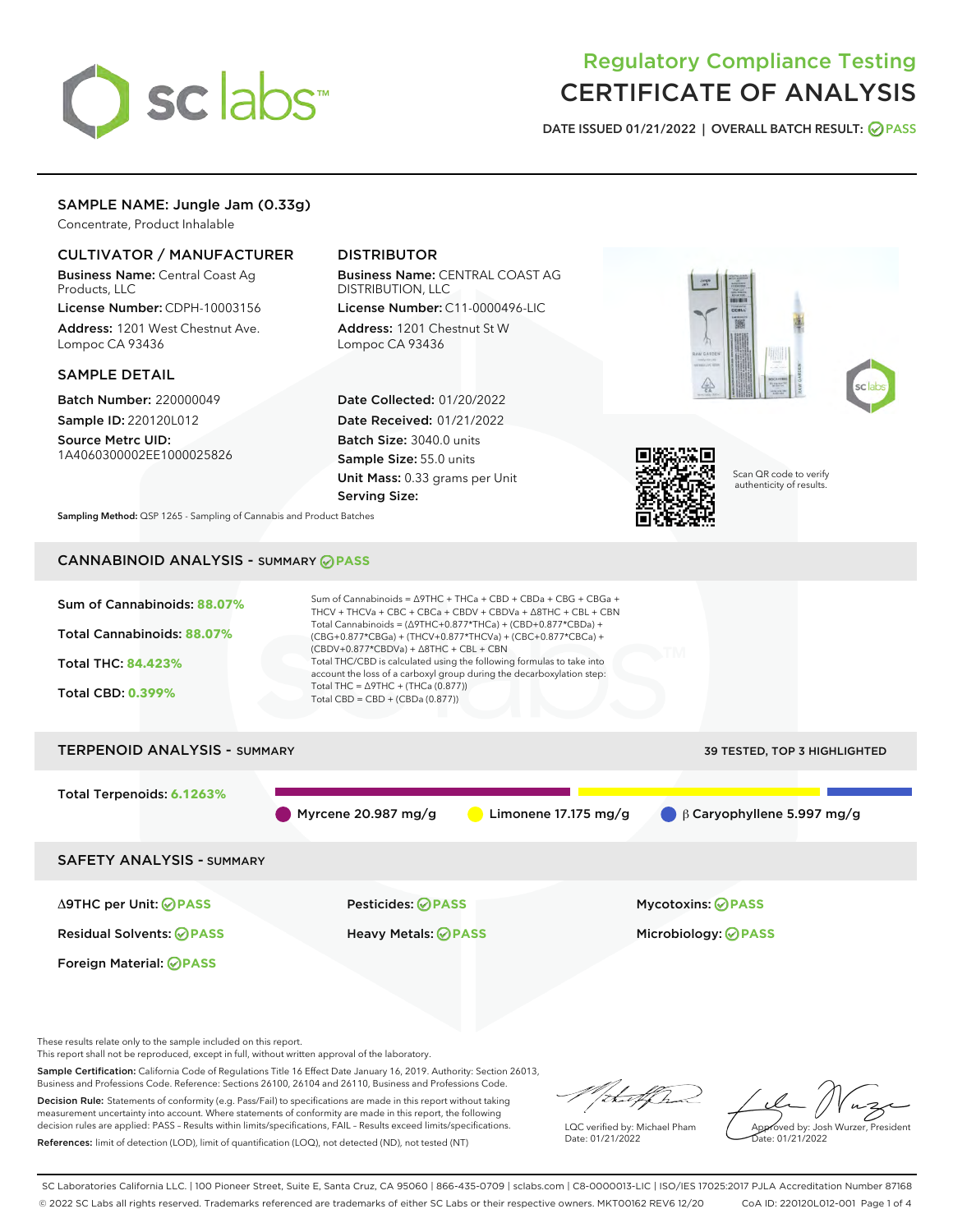

Terpene analysis utilizing gas chromatography-flame ionization detection (GC-



JUNGLE JAM (0.33G) | DATE ISSUED 01/21/2022 | OVERALL BATCH RESULT:  $\bigcirc$  PASS

TERPENOID TEST RESULTS - 01/21/2022

FID). **Method:** QSP 1192 - Analysis of Terpenoids by GC-FID

# CANNABINOID TEST RESULTS - 01/21/2022 2 PASS

Tested by high-performance liquid chromatography with diode-array detection (HPLC-DAD). **Method:** QSP 1157 - Analysis of Cannabinoids by HPLC-DAD

#### TOTAL CANNABINOIDS: **88.07%**

Total Cannabinoids (Total THC) + (Total CBD) + (Total CBG) + (Total THCV) + (Total CBC) + (Total CBDV) + ∆8THC + CBL + CBN

TOTAL THC: **84.423%** Total THC (∆9THC+0.877\*THCa)

TOTAL CBD: **0.399%**

Total CBD (CBD+0.877\*CBDa)

TOTAL CBG: 2.37% Total CBG (CBG+0.877\*CBGa)

TOTAL THCV: 0.55% Total THCV (THCV+0.877\*THCVa)

TOTAL CBC: ND Total CBC (CBC+0.877\*CBCa)

TOTAL CBDV: ND Total CBDV (CBDV+0.877\*CBDVa)

| <b>COMPOUND</b>            | LOD/LOQ<br>(mg/g) | <b>MEASUREMENT</b><br><b>UNCERTAINTY</b><br>(mg/g) | <b>RESULT</b><br>(mg/g) | <b>RESULT</b><br>(%) |
|----------------------------|-------------------|----------------------------------------------------|-------------------------|----------------------|
| <b>A9THC</b>               | 0.06 / 0.26       | ±29.042                                            | 844.23                  | 84.423               |
| <b>CBG</b>                 | 0.06 / 0.19       | ±0.934                                             | 23.70                   | 2.370                |
| <b>THCV</b>                | 0.1 / 0.2         | ±0.27                                              | 5.5                     | 0.55                 |
| <b>CBD</b>                 | 0.07/0.29         | ±0.185                                             | 3.99                    | 0.399                |
| <b>CBN</b>                 | 0.1 / 0.3         | ±0.11                                              | 1.7                     | 0.17                 |
| $\triangle$ 8THC           | 0.1 / 0.4         | ±0.13                                              | 1.6                     | 0.16                 |
| <b>THCa</b>                | 0.05/0.14         | N/A                                                | <b>ND</b>               | <b>ND</b>            |
| <b>THCVa</b>               | 0.07/0.20         | N/A                                                | <b>ND</b>               | <b>ND</b>            |
| <b>CBDa</b>                | 0.02/0.19         | N/A                                                | <b>ND</b>               | <b>ND</b>            |
| <b>CBDV</b>                | 0.04 / 0.15       | N/A                                                | <b>ND</b>               | <b>ND</b>            |
| <b>CBDVa</b>               | 0.03/0.53         | N/A                                                | <b>ND</b>               | <b>ND</b>            |
| <b>CBGa</b>                | 0.1/0.2           | N/A                                                | <b>ND</b>               | <b>ND</b>            |
| <b>CBL</b>                 | 0.06 / 0.24       | N/A                                                | <b>ND</b>               | <b>ND</b>            |
| <b>CBC</b>                 | 0.2 / 0.5         | N/A                                                | <b>ND</b>               | <b>ND</b>            |
| <b>CBCa</b>                | 0.07/0.28         | N/A                                                | <b>ND</b>               | <b>ND</b>            |
| <b>SUM OF CANNABINOIDS</b> |                   |                                                    | 880.7 mg/g              | 88.07%               |

#### **UNIT MASS: 0.33 grams per Unit**

| ∆9THC per Unit                         | 1100 per-package limit | 278.60 mg/unit  | <b>PASS</b> |
|----------------------------------------|------------------------|-----------------|-------------|
| <b>Total THC per Unit</b>              |                        | 278.60 mg/unit  |             |
| <b>CBD</b> per Unit                    |                        | $1.32$ mg/unit  |             |
| <b>Total CBD per Unit</b>              |                        | $1.32$ mg/unit  |             |
| <b>Sum of Cannabinoids</b><br>per Unit |                        | 290.6 mg/unit   |             |
| <b>Total Cannabinoids</b><br>per Unit  |                        | $290.6$ mg/unit |             |

| <b>COMPOUND</b>         | LOD/LOQ<br>(mg/g) | <b>MEASUREMENT</b><br><b>UNCERTAINTY</b><br>(mg/g) | <b>RESULT</b><br>(mg/g)                         | <b>RESULT</b><br>(%) |
|-------------------------|-------------------|----------------------------------------------------|-------------------------------------------------|----------------------|
| <b>Myrcene</b>          | 0.008 / 0.025     | ±0.2707                                            | 20.987                                          | 2.0987               |
| Limonene                | 0.005 / 0.016     | ±0.2456                                            | 17.175                                          | 1.7175               |
| $\beta$ Caryophyllene   | 0.004 / 0.012     | ±0.2135                                            | 5.997                                           | 0.5997               |
| $\beta$ Pinene          | 0.004 / 0.014     | ±0.0320                                            | 2.785                                           | 0.2785               |
| $\alpha$ Pinene         | 0.005 / 0.017     | ±0.0237                                            | 2.756                                           | 0.2756               |
| Ocimene                 | 0.011 / 0.038     | ±0.0844                                            | 2.629                                           | 0.2629               |
| Terpinolene             | 0.008 / 0.026     | ±0.0463                                            | 2.257                                           | 0.2257               |
| Linalool                | 0.009 / 0.032     | ±0.0618                                            | 1.626                                           | 0.1626               |
| $\alpha$ Humulene       | 0.009/0.029       | ±0.0502                                            | 1.565                                           | 0.1565               |
| Fenchol                 | 0.010 / 0.034     | ±0.0351                                            | 0.907                                           | 0.0907               |
| <b>Terpineol</b>        | 0.016 / 0.055     | ±0.0440                                            | 0.717                                           | 0.0717               |
| trans-β-Farnesene       | 0.008 / 0.025     | ±0.0200                                            | 0.563                                           | 0.0563               |
| Camphene                | 0.005 / 0.015     | ±0.0040                                            | 0.344                                           | 0.0344               |
| Nerolidol               | 0.009 / 0.028     | ±0.0120                                            | 0.190                                           | 0.0190               |
| <b>Borneol</b>          | 0.005 / 0.016     | ±0.0063                                            | 0.151                                           | 0.0151               |
| $\alpha$ Phellandrene   | 0.006 / 0.020     | ±0.0012                                            | 0.091                                           | 0.0091               |
| Fenchone                | 0.009 / 0.028     | ±0.0023                                            | 0.079                                           | 0.0079               |
| $\alpha$ Cedrene        | 0.005 / 0.016     | ±0.0024                                            | 0.079                                           | 0.0079               |
| $\alpha$ Terpinene      | 0.005 / 0.017     | ±0.0011                                            | 0.076                                           | 0.0076               |
| 3 Carene                | 0.005 / 0.018     | ±0.0010                                            | 0.070                                           | 0.0070               |
| $\gamma$ Terpinene      | 0.006 / 0.018     | ±0.0011                                            | 0.061                                           | 0.0061               |
| $\alpha$ Bisabolol      | 0.008 / 0.026     | ±0.0031                                            | 0.058                                           | 0.0058               |
| Valencene               | 0.009 / 0.030     | ±0.0038                                            | 0.055                                           | 0.0055               |
| Citronellol             | 0.003 / 0.010     | ±0.0013                                            | 0.026                                           | 0.0026               |
| p-Cymene                | 0.005 / 0.016     | ±0.0005                                            | 0.019                                           | 0.0019               |
| Sabinene                | 0.004 / 0.014     | N/A                                                | <loq< th=""><th><loq< th=""></loq<></th></loq<> | <loq< th=""></loq<>  |
| Sabinene Hydrate        | 0.006 / 0.022     | N/A                                                | <loq< th=""><th><loq< th=""></loq<></th></loq<> | <loq< th=""></loq<>  |
| Caryophyllene<br>Oxide  | 0.010 / 0.033     | N/A                                                | <loq< th=""><th><loq< th=""></loq<></th></loq<> | <loq< th=""></loq<>  |
| Guaiol                  | 0.009 / 0.030     | N/A                                                | <loq< th=""><th><loq< th=""></loq<></th></loq<> | <loq< th=""></loq<>  |
| Eucalyptol              | 0.006 / 0.018     | N/A                                                | ND                                              | <b>ND</b>            |
| (-)-Isopulegol          | 0.005 / 0.016     | N/A                                                | ND                                              | ND                   |
| Camphor                 | 0.006 / 0.019     | N/A                                                | ND                                              | ND                   |
| Isoborneol              | 0.004 / 0.012     | N/A                                                | ND                                              | ND                   |
| Menthol                 | 0.008 / 0.025     | N/A                                                | ND                                              | ND                   |
| Nerol                   | 0.003 / 0.011     | N/A                                                | ND                                              | ND                   |
| R-(+)-Pulegone          | 0.003 / 0.011     | N/A                                                | ND                                              | ND                   |
| Geraniol                | 0.002 / 0.007     | N/A                                                | ND                                              | ND                   |
| <b>Geranyl Acetate</b>  | 0.004 / 0.014     | N/A                                                | ND                                              | ND                   |
| Cedrol                  | 0.008 / 0.027     | N/A                                                | ND                                              | ND                   |
| <b>TOTAL TERPENOIDS</b> |                   |                                                    | 61.263 mg/g                                     | 6.1263%              |

SC Laboratories California LLC. | 100 Pioneer Street, Suite E, Santa Cruz, CA 95060 | 866-435-0709 | sclabs.com | C8-0000013-LIC | ISO/IES 17025:2017 PJLA Accreditation Number 87168 © 2022 SC Labs all rights reserved. Trademarks referenced are trademarks of either SC Labs or their respective owners. MKT00162 REV6 12/20 CoA ID: 220120L012-001 Page 2 of 4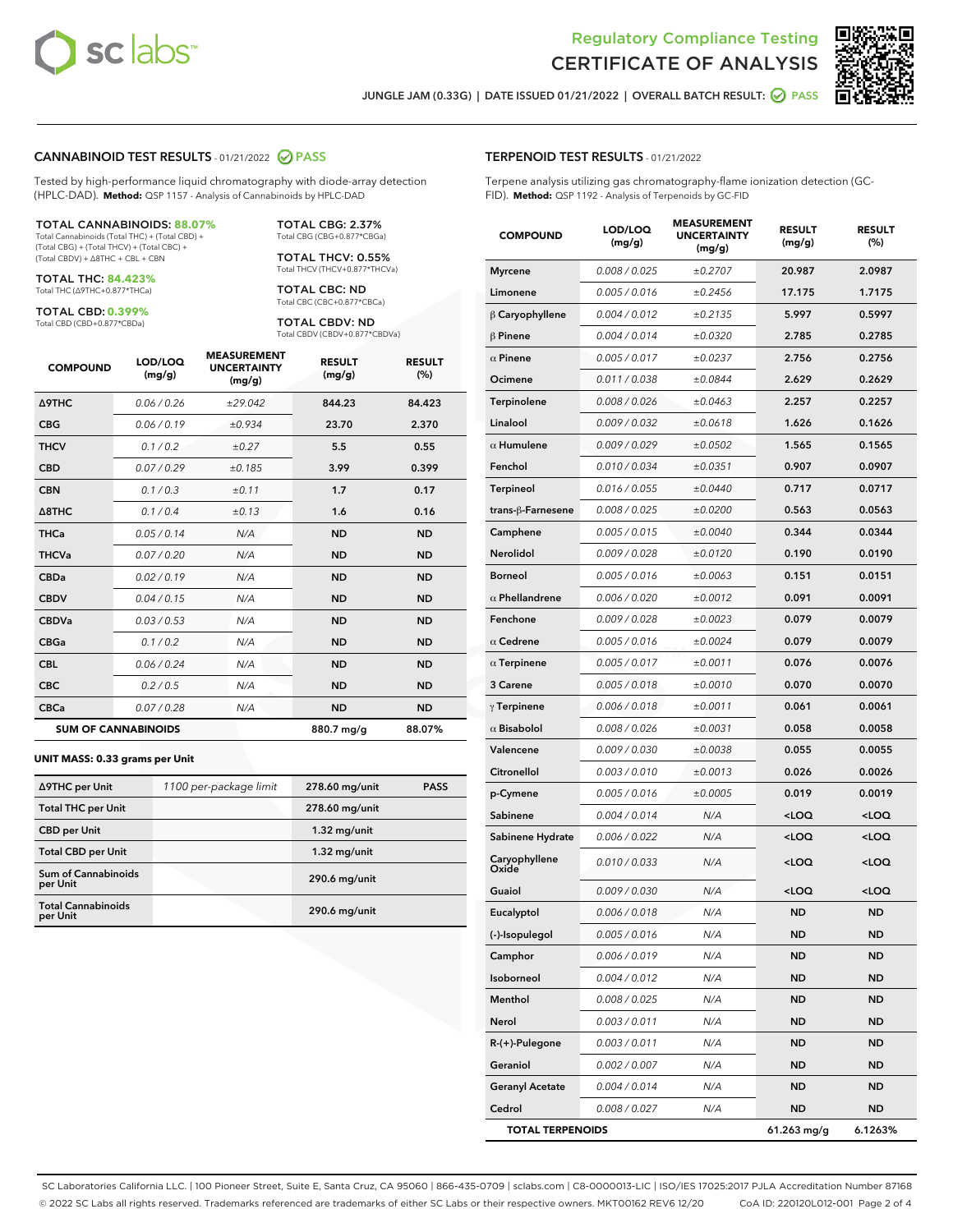



JUNGLE JAM (0.33G) | DATE ISSUED 01/21/2022 | OVERALL BATCH RESULT:  $\bigotimes$  PASS

# CATEGORY 1 PESTICIDE TEST RESULTS - 01/21/2022 2 PASS

Pesticide and plant growth regulator analysis utilizing high-performance liquid chromatography-mass spectrometry (HPLC-MS) or gas chromatography-mass spectrometry (GC-MS). \*GC-MS utilized where indicated. **Method:** QSP 1212 - Analysis of Pesticides and Mycotoxins by LC-MS or QSP 1213 - Analysis of Pesticides by GC-MS

| <b>COMPOUND</b>             | LOD/LOQ<br>$(\mu g/g)$ | <b>ACTION</b><br><b>LIMIT</b><br>$(\mu g/g)$ | <b>MEASUREMENT</b><br><b>UNCERTAINTY</b><br>$(\mu g/g)$ | <b>RESULT</b><br>$(\mu g/g)$ | <b>RESULT</b> |
|-----------------------------|------------------------|----------------------------------------------|---------------------------------------------------------|------------------------------|---------------|
| Aldicarb                    | 0.03/0.08              | $>$ LOD                                      | N/A                                                     | <b>ND</b>                    | <b>PASS</b>   |
| Carbofuran                  | 0.02 / 0.05            | $\ge$ LOD                                    | N/A                                                     | <b>ND</b>                    | <b>PASS</b>   |
| Chlordane*                  | 0.03 / 0.08            | $\ge$ LOD                                    | N/A                                                     | <b>ND</b>                    | <b>PASS</b>   |
| Chlorfenapyr*               | 0.03/0.10              | $\ge$ LOD                                    | N/A                                                     | <b>ND</b>                    | <b>PASS</b>   |
| Chlorpyrifos                | 0.02 / 0.06            | $\ge$ LOD                                    | N/A                                                     | <b>ND</b>                    | <b>PASS</b>   |
| Coumaphos                   | 0.02 / 0.07            | $\ge$ LOD                                    | N/A                                                     | <b>ND</b>                    | <b>PASS</b>   |
| Daminozide                  | 0.02/0.07              | $>$ LOD                                      | N/A                                                     | <b>ND</b>                    | <b>PASS</b>   |
| <b>DDVP</b><br>(Dichlorvos) | 0.03/0.09              | $\ge$ LOD                                    | N/A                                                     | <b>ND</b>                    | <b>PASS</b>   |
| <b>Dimethoate</b>           | 0.03/0.08              | $\ge$ LOD                                    | N/A                                                     | <b>ND</b>                    | <b>PASS</b>   |
| Ethoprop(hos)               | 0.03/0.10              | $\ge$ LOD                                    | N/A                                                     | <b>ND</b>                    | <b>PASS</b>   |
| Etofenprox                  | 0.02 / 0.06            | $\ge$ LOD                                    | N/A                                                     | <b>ND</b>                    | <b>PASS</b>   |
| Fenoxycarb                  | 0.03/0.08              | $\ge$ LOD                                    | N/A                                                     | <b>ND</b>                    | <b>PASS</b>   |
| Fipronil                    | 0.03/0.08              | $\ge$ LOD                                    | N/A                                                     | <b>ND</b>                    | <b>PASS</b>   |
| Imazalil                    | 0.02 / 0.06            | $>$ LOD                                      | N/A                                                     | <b>ND</b>                    | <b>PASS</b>   |
| Methiocarb                  | 0.02 / 0.07            | $>$ LOD                                      | N/A                                                     | <b>ND</b>                    | <b>PASS</b>   |
| Methyl<br>parathion         | 0.03/0.10              | $>$ LOD                                      | N/A                                                     | <b>ND</b>                    | <b>PASS</b>   |
| <b>Mevinphos</b>            | 0.03/0.09              | $\ge$ LOD                                    | N/A                                                     | <b>ND</b>                    | <b>PASS</b>   |
| Paclobutrazol               | 0.02 / 0.05            | $>$ LOD                                      | N/A                                                     | <b>ND</b>                    | <b>PASS</b>   |
| Propoxur                    | 0.03/0.09              | $\ge$ LOD                                    | N/A                                                     | <b>ND</b>                    | <b>PASS</b>   |
| Spiroxamine                 | 0.03 / 0.08            | $\ge$ LOD                                    | N/A                                                     | <b>ND</b>                    | <b>PASS</b>   |
| Thiacloprid                 | 0.03/0.10              | $\ge$ LOD                                    | N/A                                                     | <b>ND</b>                    | <b>PASS</b>   |

# CATEGORY 2 PESTICIDE TEST RESULTS - 01/21/2022 2 PASS

| <b>COMPOUND</b>          | LOD/LOO<br>$(\mu g/g)$ | <b>ACTION</b><br>LIMIT<br>$(\mu g/g)$ | <b>MEASUREMENT</b><br><b>UNCERTAINTY</b><br>$(\mu g/g)$ | <b>RESULT</b><br>$(\mu g/g)$ | <b>RESULT</b> |  |
|--------------------------|------------------------|---------------------------------------|---------------------------------------------------------|------------------------------|---------------|--|
| Abamectin                | 0.03/0.10              | 0.1                                   | N/A                                                     | <b>ND</b>                    | <b>PASS</b>   |  |
| Acephate                 | 0.02/0.07              | 0.1                                   | N/A                                                     | <b>ND</b>                    | <b>PASS</b>   |  |
| Acequinocyl              | 0.02/0.07              | 0.1                                   | N/A                                                     | <b>ND</b>                    | <b>PASS</b>   |  |
| Acetamiprid              | 0.02 / 0.05            | 0.1                                   | N/A                                                     | <b>ND</b>                    | <b>PASS</b>   |  |
| Azoxystrobin             | 0.02/0.07              | 0.1                                   | N/A                                                     | <b>ND</b>                    | <b>PASS</b>   |  |
| <b>Bifenazate</b>        | 0.01 / 0.04            | 0.1                                   | N/A                                                     | <b>ND</b>                    | <b>PASS</b>   |  |
| <b>Bifenthrin</b>        | 0.02 / 0.05            | 3                                     | N/A                                                     | <b>ND</b>                    | <b>PASS</b>   |  |
| <b>Boscalid</b>          | 0.03/0.09              | 0.1                                   | N/A                                                     | <b>ND</b>                    | <b>PASS</b>   |  |
| Captan                   | 0.19/0.57              | 0.7                                   | N/A                                                     | <b>ND</b>                    | <b>PASS</b>   |  |
| Carbaryl                 | 0.02/0.06              | 0.5                                   | N/A                                                     | <b>ND</b>                    | <b>PASS</b>   |  |
| Chlorantranilip-<br>role | 0.04/0.12              | 10                                    | N/A                                                     | <b>ND</b>                    | <b>PASS</b>   |  |
| Clofentezine             | 0.03/0.09              | 0.1                                   | N/A                                                     | <b>ND</b>                    | <b>PASS</b>   |  |

| <b>CATEGORY 2 PESTICIDE TEST RESULTS</b> - 01/21/2022 continued |
|-----------------------------------------------------------------|
|-----------------------------------------------------------------|

| <b>COMPOUND</b>               | LOD/LOQ<br>(µg/g) | <b>ACTION</b><br><b>LIMIT</b><br>$(\mu g/g)$ | <b>MEASUREMENT</b><br><b>UNCERTAINTY</b><br>$(\mu g/g)$ | <b>RESULT</b><br>(µg/g) | <b>RESULT</b> |
|-------------------------------|-------------------|----------------------------------------------|---------------------------------------------------------|-------------------------|---------------|
| Cyfluthrin                    | 0.12 / 0.38       | $\overline{c}$                               | N/A                                                     | <b>ND</b>               | <b>PASS</b>   |
| Cypermethrin                  | 0.11 / 0.32       | 1                                            | N/A                                                     | ND                      | <b>PASS</b>   |
| <b>Diazinon</b>               | 0.02 / 0.05       | 0.1                                          | N/A                                                     | ND                      | <b>PASS</b>   |
| Dimethomorph                  | 0.03 / 0.09       | $\overline{2}$                               | N/A                                                     | ND                      | <b>PASS</b>   |
| Etoxazole                     | 0.02 / 0.06       | 0.1                                          | N/A                                                     | ND                      | <b>PASS</b>   |
| Fenhexamid                    | 0.03 / 0.09       | 0.1                                          | N/A                                                     | ND                      | <b>PASS</b>   |
| Fenpyroximate                 | 0.02 / 0.06       | 0.1                                          | N/A                                                     | <b>ND</b>               | <b>PASS</b>   |
| Flonicamid                    | 0.03 / 0.10       | 0.1                                          | N/A                                                     | <b>ND</b>               | <b>PASS</b>   |
| Fludioxonil                   | 0.03 / 0.10       | 0.1                                          | N/A                                                     | <b>ND</b>               | <b>PASS</b>   |
| Hexythiazox                   | 0.02 / 0.07       | 0.1                                          | N/A                                                     | <b>ND</b>               | <b>PASS</b>   |
| Imidacloprid                  | 0.04 / 0.11       | 5                                            | N/A                                                     | <b>ND</b>               | <b>PASS</b>   |
| Kresoxim-methyl               | 0.02 / 0.07       | 0.1                                          | N/A                                                     | ND                      | <b>PASS</b>   |
| <b>Malathion</b>              | 0.03 / 0.09       | 0.5                                          | N/A                                                     | ND                      | <b>PASS</b>   |
| Metalaxyl                     | 0.02 / 0.07       | $\overline{2}$                               | N/A                                                     | <b>ND</b>               | <b>PASS</b>   |
| Methomyl                      | 0.03 / 0.10       | $\mathbf{1}$                                 | N/A                                                     | <b>ND</b>               | <b>PASS</b>   |
| Myclobutanil                  | 0.03 / 0.09       | 0.1                                          | N/A                                                     | ND                      | <b>PASS</b>   |
| <b>Naled</b>                  | 0.02 / 0.07       | 0.1                                          | N/A                                                     | <b>ND</b>               | <b>PASS</b>   |
| Oxamyl                        | 0.04 / 0.11       | 0.5                                          | N/A                                                     | <b>ND</b>               | <b>PASS</b>   |
| Pentachloronitro-<br>benzene* | 0.03 / 0.09       | 0.1                                          | N/A                                                     | <b>ND</b>               | <b>PASS</b>   |
| Permethrin                    | 0.04 / 0.12       | 0.5                                          | N/A                                                     | ND                      | <b>PASS</b>   |
| Phosmet                       | 0.03 / 0.10       | 0.1                                          | N/A                                                     | <b>ND</b>               | <b>PASS</b>   |
| Piperonylbu-<br>toxide        | 0.02 / 0.07       | 3                                            | N/A                                                     | ND                      | <b>PASS</b>   |
| Prallethrin                   | 0.03 / 0.08       | 0.1                                          | N/A                                                     | ND                      | <b>PASS</b>   |
| Propiconazole                 | 0.02 / 0.07       | 0.1                                          | N/A                                                     | ND                      | <b>PASS</b>   |
| Pyrethrins                    | 0.04 / 0.12       | 0.5                                          | N/A                                                     | ND                      | <b>PASS</b>   |
| Pyridaben                     | 0.02 / 0.07       | 0.1                                          | N/A                                                     | <b>ND</b>               | <b>PASS</b>   |
| Spinetoram                    | 0.02 / 0.07       | 0.1                                          | N/A                                                     | ND                      | <b>PASS</b>   |
| Spinosad                      | 0.02 / 0.07       | 0.1                                          | N/A                                                     | ND                      | <b>PASS</b>   |
| Spiromesifen                  | 0.02 / 0.05       | 0.1                                          | N/A                                                     | ND                      | <b>PASS</b>   |
| Spirotetramat                 | 0.02 / 0.06       | 0.1                                          | N/A                                                     | ND                      | <b>PASS</b>   |
| Tebuconazole                  | 0.02 / 0.07       | 0.1                                          | N/A                                                     | ND                      | <b>PASS</b>   |
| Thiamethoxam                  | 0.03 / 0.10       | 5                                            | N/A                                                     | ND                      | <b>PASS</b>   |
| Trifloxystrobin               | 0.03 / 0.08       | 0.1                                          | N/A                                                     | <b>ND</b>               | <b>PASS</b>   |

SC Laboratories California LLC. | 100 Pioneer Street, Suite E, Santa Cruz, CA 95060 | 866-435-0709 | sclabs.com | C8-0000013-LIC | ISO/IES 17025:2017 PJLA Accreditation Number 87168 © 2022 SC Labs all rights reserved. Trademarks referenced are trademarks of either SC Labs or their respective owners. MKT00162 REV6 12/20 CoA ID: 220120L012-001 Page 3 of 4